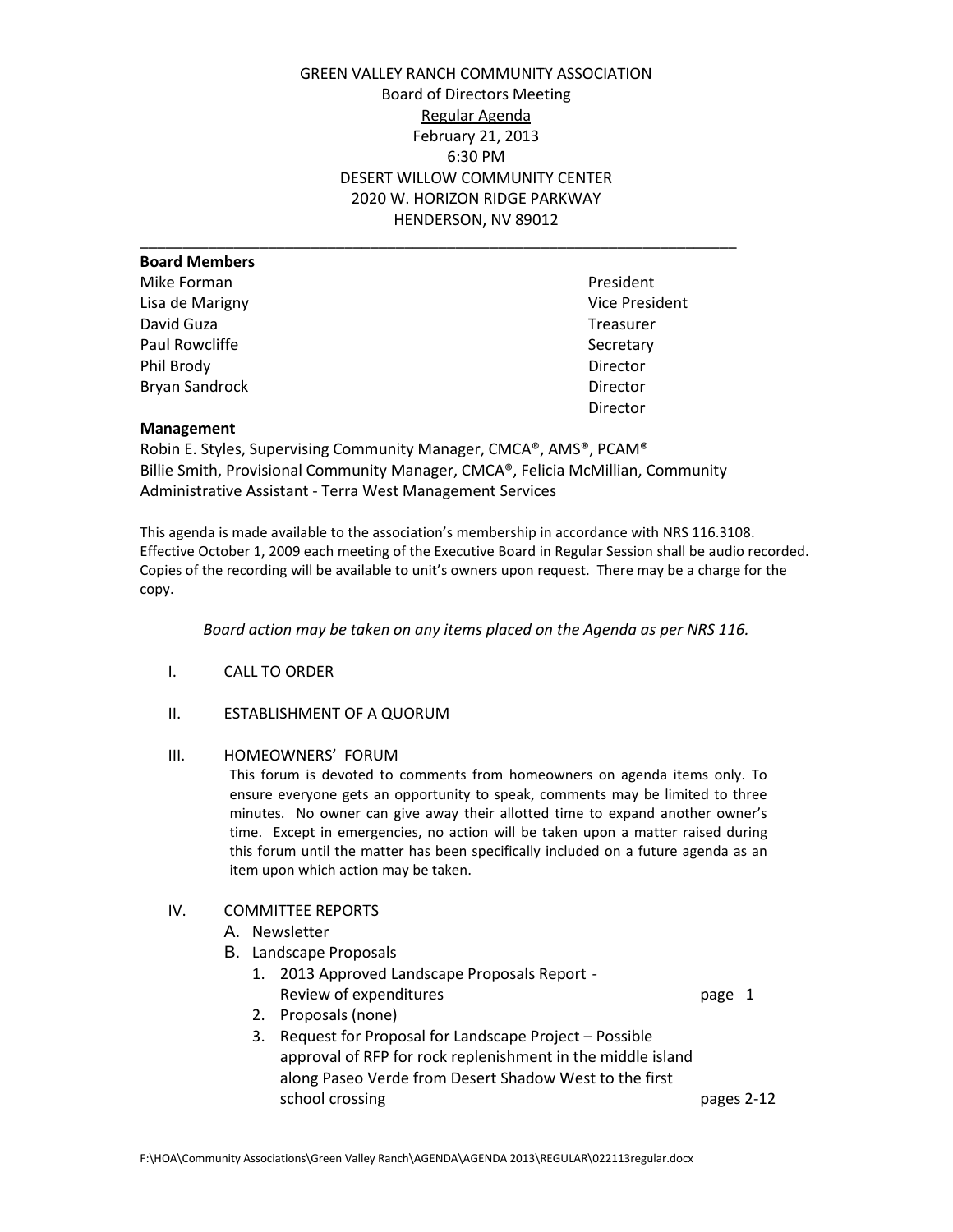Green Valley Ranch Community Association Regular Agenda February 21, 2013 Page 2

|       | C. Architectural<br>D. Social<br>E. Safety & Security<br>F. Government Relations<br>G. Community Relations<br>Parcel 33 - Status Report on progress of project<br>1.<br>The District at Green Valley Ranch - Status Report<br>2.<br>on progress of project                                     |                        |
|-------|------------------------------------------------------------------------------------------------------------------------------------------------------------------------------------------------------------------------------------------------------------------------------------------------|------------------------|
| V.    | <b>APPROVAL OF MINUTES</b>                                                                                                                                                                                                                                                                     |                        |
|       | A. January 17, 2013                                                                                                                                                                                                                                                                            | pages 13-20            |
| VI.   | <b>FINANCIAL REVIEW</b><br>A. Treasurer's Report Summary - Draft<br>B. December 2012 - Quarterly                                                                                                                                                                                               | page 21<br>pages 22-70 |
| VII.  | HOMEOWNER LETTERS / REQUESTS (none)                                                                                                                                                                                                                                                            |                        |
| VIII. | UNFINISHED BUSINESS<br>A. Bid Process Proposal - Review Board Member input and<br>discuss the bid proposal process and come to an agreement<br>on the steps to follow<br>B. 2013 Board Priorities – Discuss and come to an agreement<br>on the top ten 2013 Board Priorities that follow SMART | pages 71-85            |
|       | (Specific, Measurable, Attainable, Realistic, and Timely)<br>criteria and are assigned to a single point of accountability.<br>C. Ad hoc Finance Committee Charter and Scope of Work -<br>Review for possible approval of Ad hoc Finance Committee                                             | Pages 86-93            |
|       | Charter<br>D. Consent Agenda Items - Review for possible approval of                                                                                                                                                                                                                           | pages 94-96            |
|       | using the Consent Agenda method<br>E. Bella Vista Condominium Association Architectural Application                                                                                                                                                                                            | pages 97-103           |
|       | for entry landscape changes - Review for possible approval                                                                                                                                                                                                                                     | pages 104-109          |
| IX.   | <b>NEW BUSINESS</b><br>A. Rest Stop Wrought Iron Project - Possible motion to go<br>out to bid<br>B. Ad hoc Finance Committee Member Appointment -<br>Appointment of Bonnie Burton to the committee                                                                                            | page 110<br>page 111   |
|       | C. Reserve Study Corrections - Review and approve                                                                                                                                                                                                                                              | pages 112-123          |